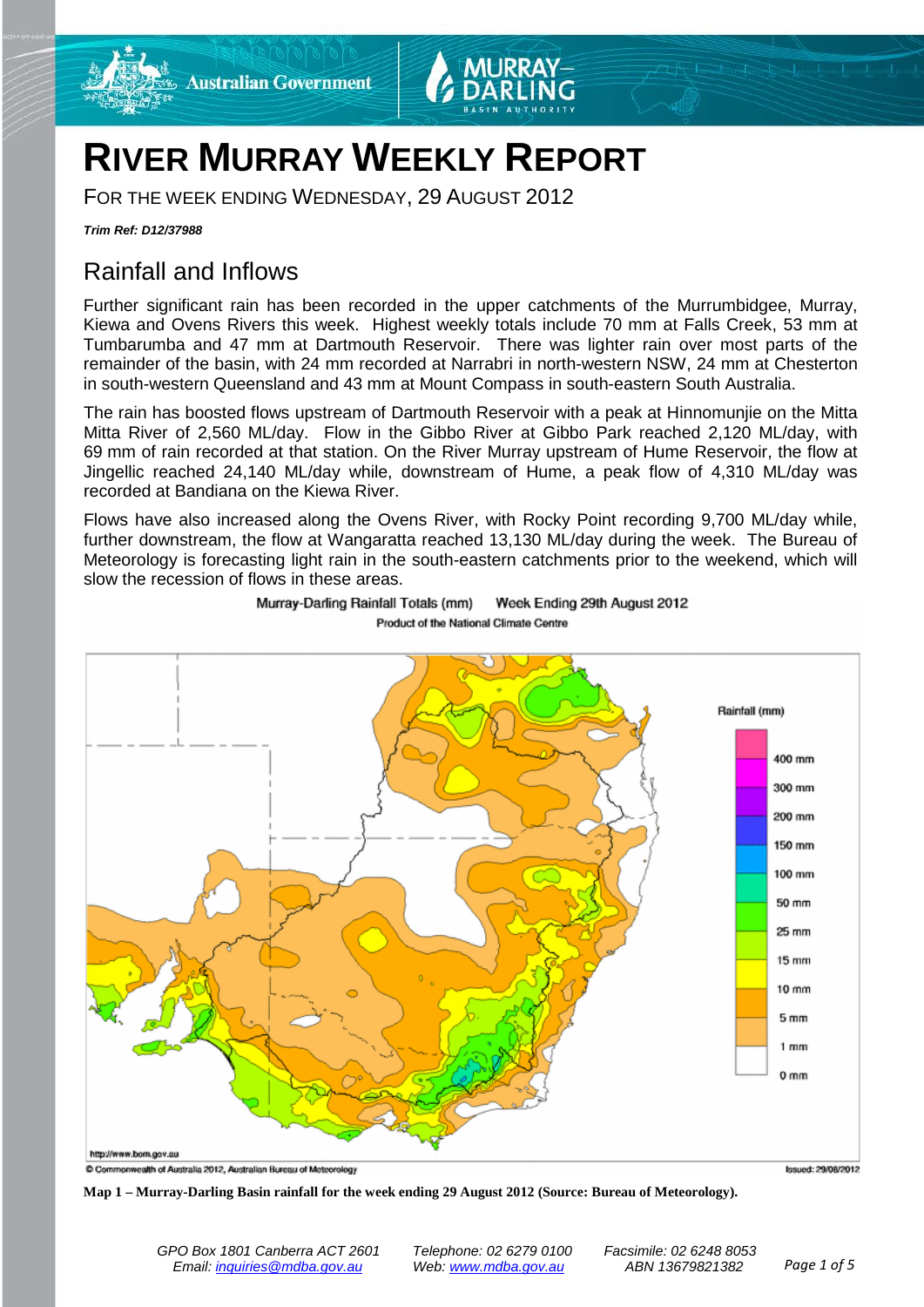## River Operations

MDBA active storage increased by 113 GL during the week and is currently 8,383 GL, which is 98% capacity. Information on upper State shares within each storage can be found on the MDBA water accounting page at http://www.mdba.gov.au/water/water-accounting.

At Dartmouth Reservoir, the storage increased by 49 GL to 3,602 GL (93% capacity). The storage level is now less than 4 m below the spillway crest. The release from Dartmouth, measured at Colemans, has varied between 200–820 ML/day, as AGL Hydro has used its entitlement water for electricity generation.

The release from Hume Reservoir increased to 28,700 ML/day during the week, but has since reduced to 24,000 ML/day. The higher releases preceded higher inflows, with the storage decreasing by 2 GL during the week. The current storage volume is 2,913 GL (97% capacity) and, with more showers forecast for the next week, this storage volume is likely to remain relatively stable over the coming week.

Yarrawonga Weir is currently releasing 41,260 ML/day, and the weir pool level is 124.73 m AHD. The release from the weir will be reduced over the coming week, but the flow is likely to remain higher than 25,000 ML/day during the first week of September.

On the Edward River system, the flow through the Edward and Gulpa offtakes has increased to a combined total of 3,060 ML/day as the higher flows arrive from upstream. At Toonalook, the flow continues to rise and is currently 8,620 ML/day. At Stevens Weir, the flow is 8,320 ML/day with further rises expected during the coming week. Further downstream, the flow is just starting to rise at Moulamein, while the flow in the Wakool River at Stoney Crossing is still receding from a previous peak.

Inflow from the Goulburn River is receding, with the flow at McCoys Bridge currently 16,220 ML/day. At Torrumbarry Weir, on the Murray, the flow is 33,590 ML/day after a peak yesterday of 33,750 ML/day. At Swan Hill, the flow is expected to continue at about 22,000 ML/day for the next week or two. The flow in the Murrumbidgee River at Balranald has slowly risen to 12,260 ML/day. This gradual increase in flow is expected to continue for the next couple of weeks.

At Euston, downstream of junctions of the Murray with the Wakool and Murrumbidgee Rivers, the flow is currently at a peak of 48,020 ML/day. This flow is expected to recede to about 43,000 ML/day during early September before rising again in mid-September. Downstream of Euston, the Mildura Weir was removed last week due to the high flows.

During the week, the storage at Menindee Lakes increased by 19 GL to 2,033 GL, which is very close to the maximum surcharge capacity of 2,050 GL. The release from the lakes, measured at Weir 32, is currently about 7,000 ML/day and is expected to be reduced in the next week or so as inflow to the lakes recedes. In the lower Darling River, the flow at Burtundy is continuing to rise and is currently 6,100 ML/day.

Lake Victoria gained 46 GL of water storage during the week to a volume of 509 GL (75% capacity). The lake is capturing up to 9 GL water per day, to maintain the flow to South Australia at less than 45,000 ML/day while environmental construction works continue downstream at Chowilla.

At the Lower Lakes, the 5-day average level at Lake Alexandrina is 0.78 m AHD. This lake level is planned to be lowered in the coming week as conditions are expected to be favourable for higher releases through the barrages.

#### **For media inquiries contact the Media Officer on 02 6279 0141**

DAVID DREVERMAN Executive Director, River Management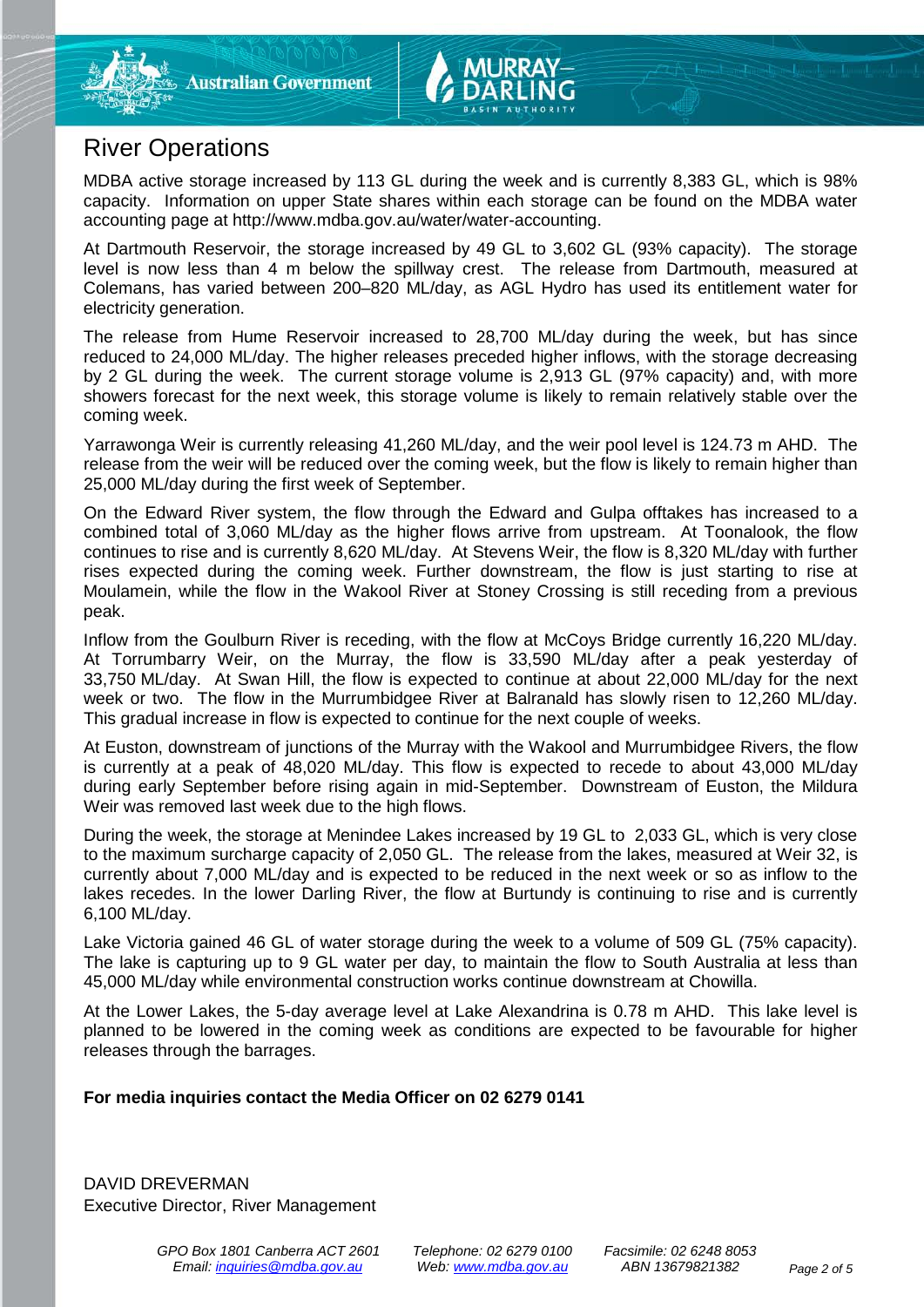



### Water in Storage **Water in Storage Week ending Wednesday 29 Aug 2012**

| <b>MDBA Storages</b>             | Full<br>Supply<br>Level | Full Supply<br>Volume | Current<br>Storage<br>Level | Current<br>Storage |      | Dead<br>Storage | Active<br>Storage | Change in<br>Total<br>Storage<br>for the<br>Week |
|----------------------------------|-------------------------|-----------------------|-----------------------------|--------------------|------|-----------------|-------------------|--------------------------------------------------|
|                                  | $(m$ AHD)               | (GL)                  | (m AHD)                     | (GL)               | %    | (GL)            | (GL)              | (GL)                                             |
| Dartmouth Reservoir              | 486.00                  | 3856                  | 482.04                      | 3602               | 93%  | 71              | 3531              | $+49$                                            |
| Hume Reservoir                   | 192.00                  | 3 0 0 5               | 191.54                      | 2913               | 97%  | 23              | 2890              | $-2$                                             |
| Lake Victoria                    | 27.00                   | 677                   | 25.56                       | 509                | 75%  | 100             | 409               | $+46$                                            |
| Menindee Lakes                   |                         | 1 7 3 1 *             |                             | 2 0 3 3            | 117% | $(480 \#)$      | 553               | $+19$                                            |
| <b>Total</b>                     |                         | 9 2 6 9               |                             | 9 0 5 7            | 98%  | $ -$            | 8 3 8 3           | $+113$                                           |
| <b>Total Active MDBA Storage</b> |                         |                       |                             |                    |      |                 | $98\%$ ^          |                                                  |

#### **Major State Storages**

| <b>Burrinjuck Reservoir</b> | 026     | 021   | 100% |     | 018  |     |
|-----------------------------|---------|-------|------|-----|------|-----|
| <b>Blowering Reservoir</b>  | 631     | 599   | 98%  | 24  | 575  |     |
| Eildon Reservoir            | 3 3 3 4 | 3 190 | 96%  | 100 | 3090 | +32 |

\* Menindee surcharge capacity – 2050 GL \*\* All Data is rounded to nearest GL \*\*

# NSW takes control of Menindee Lakes when storage falls below 480 GL, and control reverts to MDBA when storage next reaches 640 GL A % of total active MDBA storage

**Snowy Mountains Scheme Snowy diversions for week ending 28 Aug 2012** 

| <b>Storage</b>         | Active Storage<br>(GL) | Weekly Change<br>(GL) | Diversion (GL)       | This Week | From 1 May<br>2012 |
|------------------------|------------------------|-----------------------|----------------------|-----------|--------------------|
| Lake Eucumbene - Total | 2 1 7 9                | n/a                   | Snowy-Murray         |           | 436                |
| Snowy-Murray Component | 749                    | n/a                   | Tooma-Tumut          | $+10$     | 100                |
| <b>Target Storage</b>  | 1 1 9 0                |                       | <b>Net Diversion</b> | -3        | 336                |
|                        |                        |                       | Murray 1 Release     | +18       | 524                |

### **Major Diversions from Murray and Lower Darling (GL) \***

| <b>New South Wales</b>      | This Week | From 1 July<br>2012 | Victoria                        | This Week | From 1<br><b>July 2012</b> |
|-----------------------------|-----------|---------------------|---------------------------------|-----------|----------------------------|
| Murray Irrig. Ltd (Net)     | 15.4      | 85                  | Yarrawonga Main Channel (net)   | 0.9       |                            |
| <b>Wakool Sys Allowance</b> | 0.0       | 0                   | Torrumbarry System + Nyah (net) | 8.1       | 43                         |
| Western Murray Irrigation   | 0.1       |                     | Sunraysia Pumped Districts      | 0.8       |                            |
| Licensed Pumps              | 2.0       | 8                   | Licensed pumps - GMW (Nyah+u/s) |           |                            |
| Lower Darling               | 13.4      | 55                  | Licensed pumps - LMW            |           |                            |
| <b>TOTAL</b>                | 30.9      | 149                 | TOTAL                           | 10.1      | 55                         |

\* Figures derived from estimates and monthly data. Please note that not all data may have been available at the time of creating this report.

\*\* All data above is rounded to nearest 100 ML for weekly data and nearest GL for cumulative data\*\*

| Flow to South Australia (GL)                           | Entitlement this month | $124.0*$ |                 |  |  |  |
|--------------------------------------------------------|------------------------|----------|-----------------|--|--|--|
| * Flow to SA will be greater than entitlement for this | Flow this week         | 297.3    | (42 500 ML/day) |  |  |  |
| month due to Unregulated Flows and Additional          | Flow so far this month | 1.161.6  |                 |  |  |  |
| Dilution Flow.                                         | Flow last month        | 911.4    |                 |  |  |  |
| $P = 1!!41P P V$                                       |                        |          |                 |  |  |  |

#### **Salinity (EC)** (microSiemens/cm at 25°C)

|                         | Current | Average over the last week | Average since 1 August 2012 |
|-------------------------|---------|----------------------------|-----------------------------|
| Swan Hill               | 170     | 130                        | 100                         |
| Euston                  | 100     | 100                        | 100                         |
| <b>Red Cliffs</b>       | 100     | 100                        | 110                         |
| Merbein                 | 140     | 130                        | 110                         |
| Burtundy (Darling)      | 510     | 490                        | 440                         |
| Lock 9                  | 130     | 120                        | 110                         |
| Lake Victoria           | 240     | 260                        | 260                         |
| Berri                   | 190     | 190                        | 190                         |
| Waikerie                | 200     | 210                        | 210                         |
| Morgan                  | 200     | 200                        | 210                         |
| Mannum                  | 190     | 180                        | 210                         |
| Murray Bridge           | 230     | 230                        | 250                         |
| Milang (Lake Alex.)     | 430     | 400                        | 430                         |
| Poltalloch (Lake Alex.) | 210     | 220                        | 340                         |
| Meningie (Lake Alb.)    | 3 3 1 0 | 3 3 9 0                    | 3 5 6 0                     |
| Goolwa Barrages         | 2840    | 3580                       | 1 6 9 0                     |

*GPO Box 1801 Canberra ACT 2601 Telephone: 02 6279 0100 Facsimile: 02 6248 8053 Email: [inquiries@mdba.gov.au](mailto:inquiries@mdba.gov.au) Web: [www.mdba.gov.au](http://www.mdba.gov.au/) ABN 13679821382 Page 3 of 5*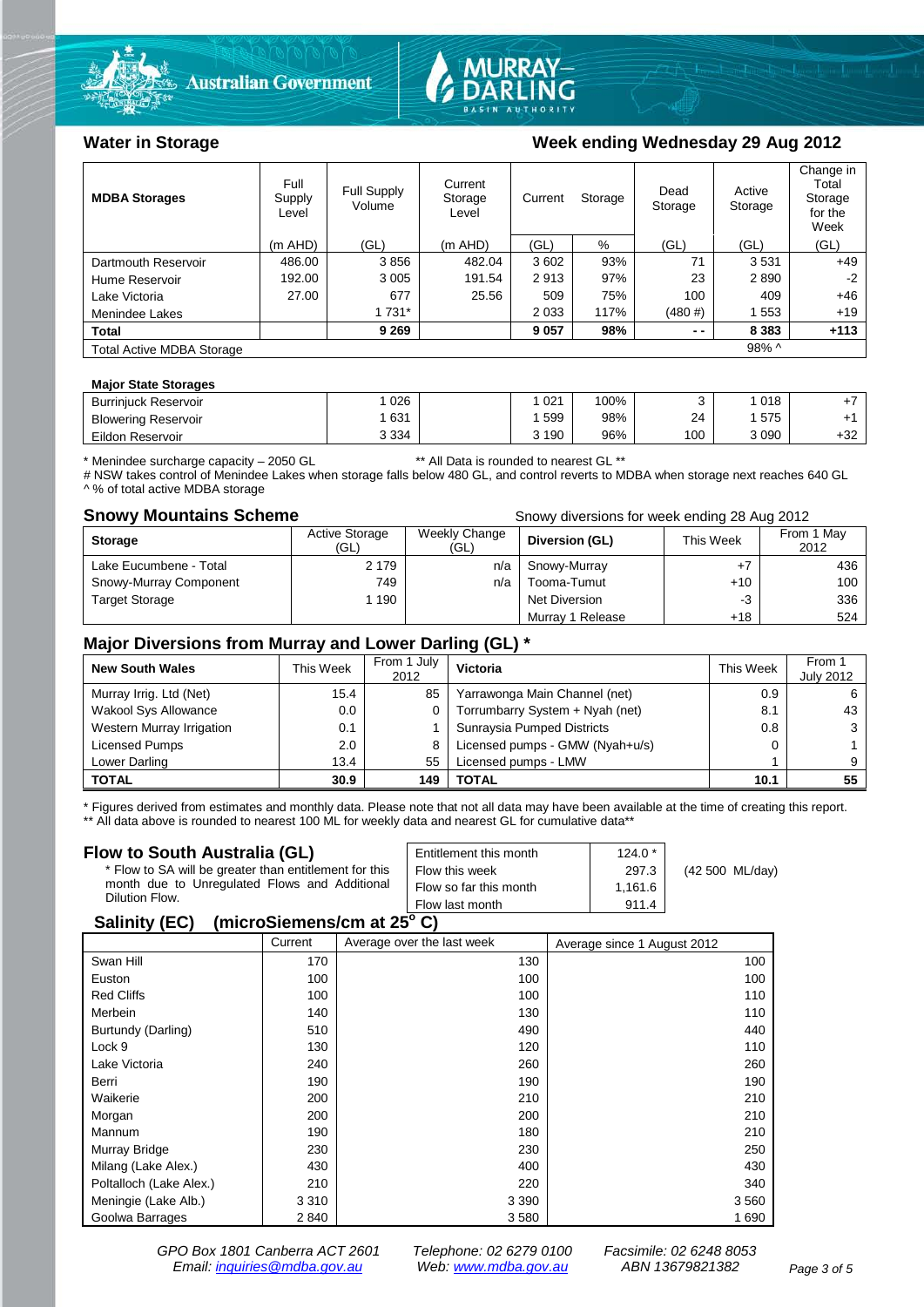

#### **River Levels and Flows Week ending Wednesday 29 Aug 2012**

|                                  | Minor Flood<br>Stage | Gauge     | Height  | Flow     | Trend | Average Flow<br>this Week | Average<br>Flow last<br>Week |
|----------------------------------|----------------------|-----------|---------|----------|-------|---------------------------|------------------------------|
| <b>River Murray</b>              | (m)                  | local (m) | (m AHD) | (ML/day) |       | (ML/day)                  | (ML/day)                     |
| Khancoban                        | $\blacksquare$       |           |         | 5750     | F     | 5 100                     | 6610                         |
| Jingellic                        | 4.0                  | 3.09      | 209.61  | 18 170   | F     | 19 050                    | 13 990                       |
| Tallandoon (Mitta Mitta River)   | 4.2                  | 2.30      | 219.19  | 3 4 7 0  | R     | 3 0 9 0                   | 2610                         |
| Heywoods                         | 5.5                  | 3.71      | 157.34  | 24 000   | F     | 26 910                    | 22 070                       |
| <b>Doctors Point</b>             | 5.5                  | 4.04      | 152.51  | 27 510   | F     | 30 070                    | 25 640                       |
| Albury                           | 4.3                  | 3.22      | 150.66  |          |       |                           |                              |
| Corowa                           | 3.8                  | 5.00      | 131.02  | 31 1 20  | S     | 30 000                    | 23 270                       |
| Yarrawonga Weir (d/s)            | 6.4                  | 4.63      | 119.67  | 41 260   | S     | 40 580                    | 30 610                       |
| Tocumwal                         | 6.4                  | 5.24      | 109.08  | 41 320   | S     | 39 510                    | 28 2 20                      |
| Torrumbarry Weir (d/s)           | 7.3                  | 6.99      | 85.53   | 33 590   | S     | 31 790                    | 26 450                       |
| Swan Hill                        | 4.5                  | 3.62      | 66.54   | 21 740   | S     | 21 860                    | 22 170                       |
| <b>Wakool Junction</b>           | 8.8                  | 8.02      | 57.14   | 38 610   | F     | 39 830                    | 39 530                       |
| Euston Weir (d/s)                | 8.8                  | 5.83      | 47.67   | 48 0 20  | S     | 47 400                    | 44 660                       |
| Mildura Weir (d/s)               |                      |           |         | 47 550   | F     | 47 550                    |                              |
| Wentworth Weir (d/s)             | 7.3                  | 5.96      | 30.72   | 55 400   | R     | 53 360                    | 48 190                       |
| <b>Rufus Junction</b>            |                      | 6.67      | 23.60   | 43 0 20  | R.    | 42 470                    | 39 930                       |
| Blanchetown (Lock 1 d/s)         | ۰                    | 2.66      |         | 38 500   | S     | 38 190                    | 37 510                       |
|                                  |                      |           |         |          |       |                           |                              |
| <b>Tributaries</b>               |                      |           |         |          |       |                           |                              |
| Kiewa at Bandiana                | 2.7                  | 2.69      | 155.92  | 3610     | F     | 3730                      | 3 3 8 0                      |
| Ovens at Wangaratta              | 11.9                 | 10.79     | 148.47  | 11 330   | F     | 11 990                    | 12 570                       |
| Goulburn at McCoys Bridge        | 9.0                  | 7.49      | 98.91   | 16 220   | F     | 17840                     | 11 960                       |
| Edward at Stevens Weir (d/s)     |                      | 4.55      | 84.32   | 8 3 2 0  | S     | 6860                      | 5850                         |
| <b>Edward at Liewah</b>          |                      | 4.16      | 59.54   | 4760     | F     | 5 2 6 0                   | 6430                         |
| <b>Wakool at Stoney Crossing</b> |                      | 4.89      | 58.38   | 12 200   | F     | 13 540                    | 14 240                       |
| Murrumbidgee at Balranald        | 5.0                  | 5.92      | 61.88   | 12 260   | S     | 12 070                    | 11 270                       |
| Barwon at Mungindi               |                      | 3.16      |         | 20       | S     | 30                        | 270                          |
| Darling at Bourke                | $\blacksquare$       | 4.82      |         | 6 2 8 0  | F     | 6750                      | 8 2 7 0                      |
| Darling at Burtundy Rocks        |                      |           |         | 6 100    | R     | 5 6 20                    | 4 3 7 0                      |

Natural Inflow to Hume 33 290 | 19 640

(i.e. Pre Dartmouth & Snowy Mountains scheme)

**Weirs and Locks** Pool levels above or below Full Supply Level (FSL)

| <b>Murrav</b>      | FSL (m AHD) | u/s     | d/s     |                       | FSL (m AHD) | u/s     | d/s     |
|--------------------|-------------|---------|---------|-----------------------|-------------|---------|---------|
| Yarrawonga         | 124.90      | $-0.17$ | $\sim$  | No. 7 Rufus River     | 22.10       | $+1.50$ | $+4.39$ |
| No. 26 Torrumbarry | 86.05       | $-0.49$ | $\sim$  | No. 6 Murtho          | 19.25       | $-0.06$ | $+2.45$ |
| No. 15 Euston      | 47.60       | $+0.68$ | ۰.      | No. 5 Renmark         | 16.30       | $-0.27$ | $+2.14$ |
| No. 11 Mildura     | 34.40       | $-0.89$ | $+2.71$ | No. 4 Bookpurnong     | 13.20       | $+0.12$ | $+2.34$ |
| No. 10 Wentworth   | 30.80       | $+0.09$ | $+3.32$ | No. 3 Overland Corner | 9.80        | $+0.01$ | $+2.67$ |
| No. 9 Kulnine      | 27.40       | $+0.05$ | $+2.38$ | No. 2 Waikerie        | 6.10        | $+0.16$ | $+2.85$ |
| No. 8 Wangumma     | 24.60       | $+0.65$ | $+3.10$ | No. 1 Blanchetown     | 3.20        | $+0.08$ | $+1.91$ |

#### **Lower Lakes FSL = 0.75 m AHD**

Lake Alexandrina average level for the past 5 days (m AHD) 0.78

| <b>Barrages</b>       | <b>Fishways at Barrages</b> |               |          |           |               |  |
|-----------------------|-----------------------------|---------------|----------|-----------|---------------|--|
|                       | Openings                    | Level (m AHD) | No. Open | Rock Ramp | Vertical Slot |  |
| Goolwa                | 128 openings                | 0.65          | 75       |           | Open          |  |
| Mundoo                | 26 openings                 | 0.70          | 6        |           |               |  |
| <b>Boundary Creek</b> | 6 openings                  |               |          |           |               |  |
| Ewe Island            | 111 gates                   |               | 50       |           |               |  |
| Tauwitchere           | 322 gates                   | 0.76          | 163      | Open      | Open          |  |

AHD = Level relative to Australian Height Datum, i.e. height above sea level